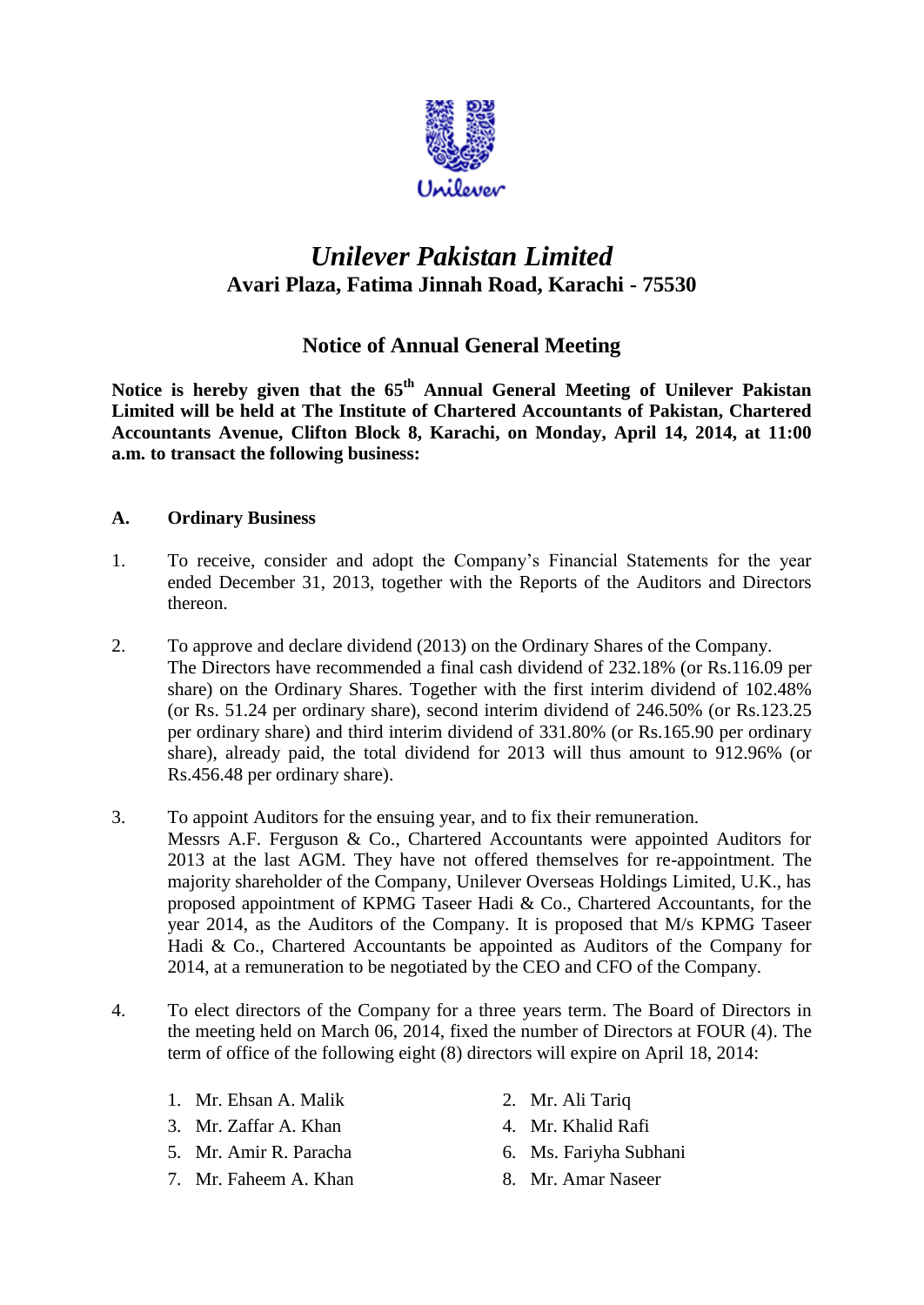#### **B. Special Business**

5. To authorise the Company, subject to the approval of the Securities and Exchange Commission of Pakistan, to dispense with the preparation of the Consolidated Financial Statements of the Company's wholly owned subsidiaries Lever Chemicals (Private) Limited, Levers Associated Pakistan Trust (Private) Limited, and Sadiq (Private) Limited, and circulation thereof to the members of the Company with the Financial Statements of the Company.

Notice of the AGM together with the procedure for election of Directors and Statement as required by Section 160(1)(b) of the Companies Ordinance 1984 in respect of the special business to be considered at the meeting is being sent to the Members with Annual Report and Financial Statements 2013.

By Order of the Board

Karachi **Amar Naseer** March 20, 2014 Company Secretary

#### **Notes:**

- 1. The Individual Members who have not yet submitted photocopy of their valid Computerised National Identity Card (CNIC) to the Company/Share Registrar, are once again reminded to send the same at the earliest directly to Company's Share Registrar, M/s THK Associates (Private) Limited, 2<sup>nd</sup> Floor, State Life Building-3, Dr. Ziauddin Ahmed Road, Karachi-75530. The Corporate Entities are requested to provide their National Tax Number (NTN). Please give Folio Number with the copy of valid CNIC / NTN details. Reference is also made to the Securities and Exchange Commission of Pakistan (SECP) Notifications SRO 779 (I) dated August 18, 2011, and SRO 831 (I) 2012 dated July 05, 2012, which mandates that the dividend warrants should bear CNIC number of the registered member or the authorized person, except in case of minor(s) and corporate members.
- 2. Share Transfer Books will be closed from April 08, 2014 to April 14, 2014 (both days inclusive) when no transfer of shares will be accepted for registration. Transfers in good order, received at the office of Company's Share Registrar M/s THK Associates (Private) Limited, 2<sup>nd</sup> Floor, State Life Building-3, Dr. Ziauddin Ahmed Road, Karachi-75530 by the close of the Business on April 07, 2014 will be treated in time for the purpose of payment of Final Dividend to the transferees.
- 3. All Members/Shareholders (whether holding Preference or Ordinary Shares) are entitled to attend and vote at the meeting. A Member may appoint a proxy who need not be a Member of the Company.
- 4. Duly completed instrument of proxy, and the other authority under which it is signed, or a notarially certified copy thereof, must be lodged with the Company Secretary at the Company's Registered Office (1<sup>st</sup> Floor, Avari Plaza, Fatima Jinnah Road, Karachi) at least 48 hours before the time of the Meeting.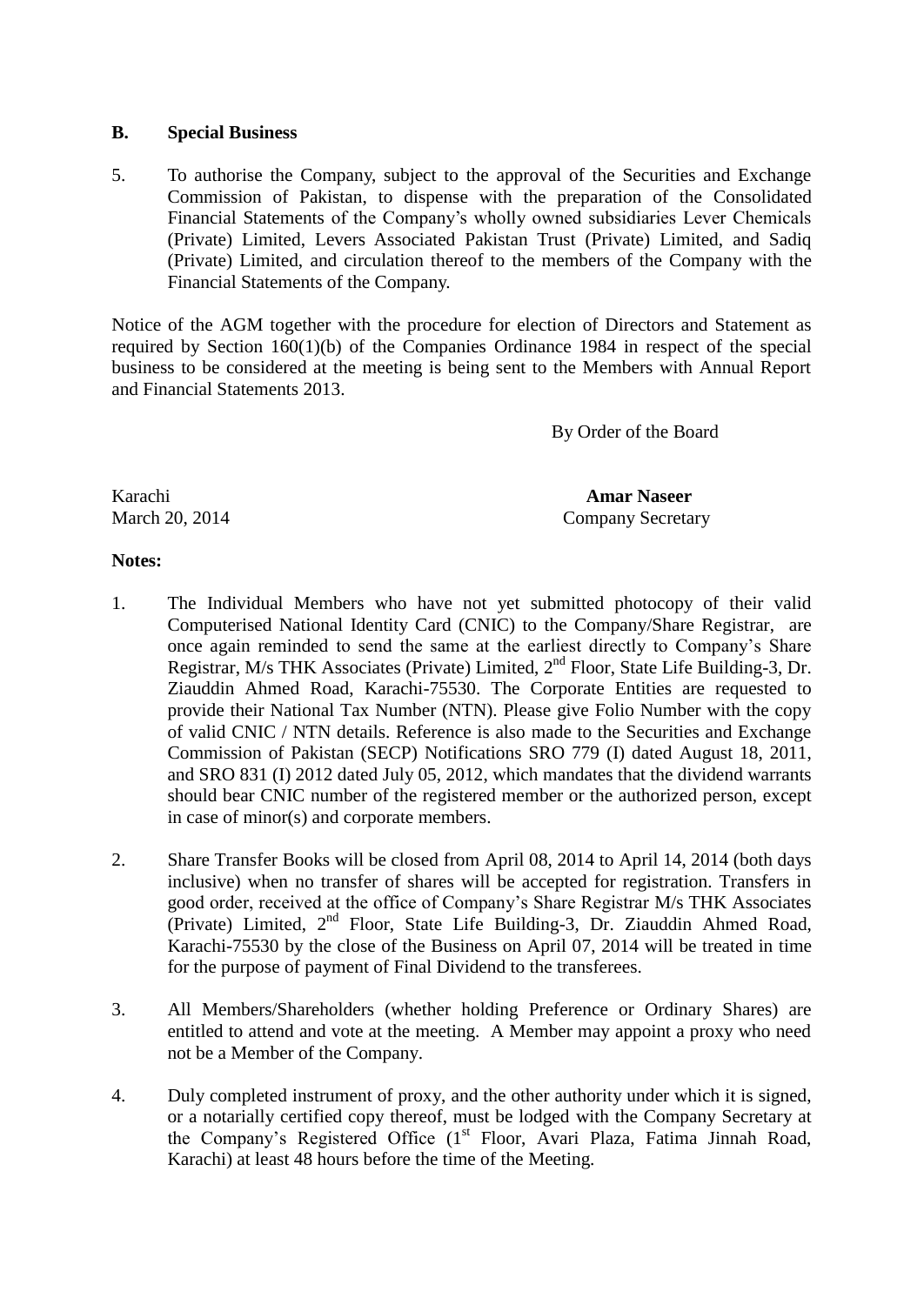5. Any change of address of Members should be immediately notified to the Company's Share Registrars, M/s THK Associates (Private) Limited, 2<sup>nd</sup> Floor, State Life Building-3, Dr. Ziauddin Ahmed Road, Karachi-75530.

CDC Account Holders will further have to follow the under-mentioned guidelines as laid down by the Securities and Exchange Commission of Pakistan:

### **A. For Attending the Meeting:**

- i) In case of individuals, the account holder or sub-account holder and / or the person whose securities are in group account and their registration details are uploaded as per the Regulations, shall authenticate his / her identity by showing his / her original valid Computerised National Identity Card (CNIC) or original passport at the time of attending the Meeting.
- ii) In case of corporate entity, the Board of Directors' resolution/power of attorney with specimen signature of the nominee shall be produced (unless it has been provided earlier) at the time of the Meeting.

## **B. For Appointing Proxies:**

- i) In case of individuals, the account holder or sub-account holder and/or the person whose securities are in group account and their registration details are uploaded as per the Regulations, shall submit the proxy form accordingly.
- ii) The proxy form shall be witnessed by two persons whose names, addresses and CNIC numbers shall be mentioned on the form.
- iii) Attested copies of valid CNIC or the passport of the beneficial owners and the proxy shall be furnished with the proxy form.
- iv) The proxy shall produce his / her original valid CNIC or original passport at the time of Meeting.
- v) In case of corporate entity, the Board of Directors' resolution / power of attorney with specimen signature of the person nominated to represent and vote on behalf of the corporate entity, shall be submitted along with proxy form to the Company.

#### **C. Election of Directors:**

After delisting of the Company form Stock Exchanges, the number of Directors to be elected at the Annual General Meeting has been fixed at FOUR (4), by the Board of Directors at its meeting held on March 06, 2014.

Any person (including a retiring Director) who seeks to contest election for directorship of the Company shall, not later than 14 days before the date of the above said Annual General Meeting, file with the Company at its registered office:

(i) notice of his/her intention to stand for election, along with duly completed and signed Form 28 giving his/her consent to act as Director of the Company if elected, and certify that he is not ineligible to become a Director under the provisions of the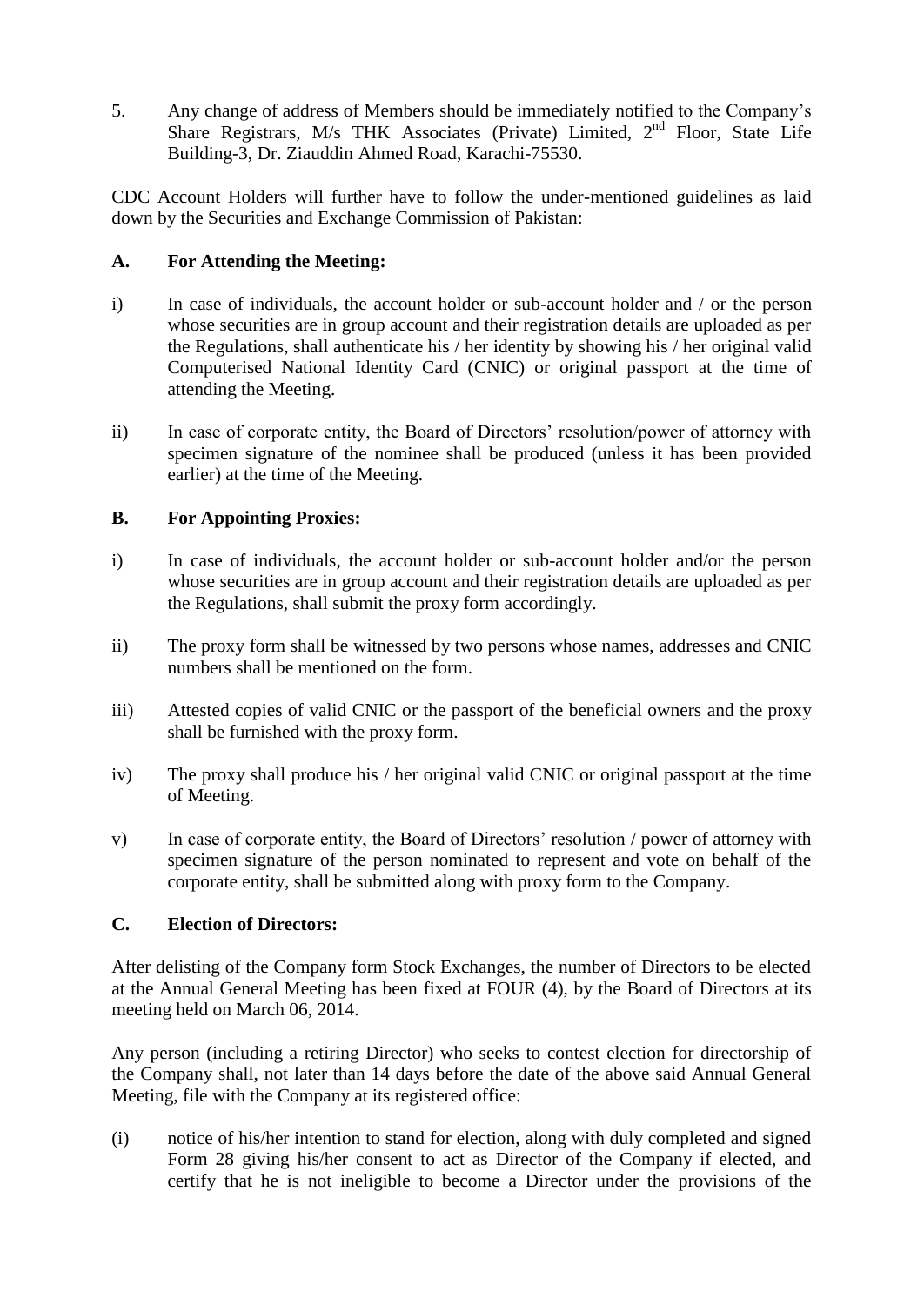Companies Ordinance 1984 and that he/she holds the qualification shares as per Article 71 of the Articles of Association of the Company.

(ii) Attested copy of valid CNIC and NTN.

#### *Procedure for Election of Directors:*

According to the Company's Articles of Association and the Companies Ordinance 1984, the following procedure is to be followed for nomination and election of Directors:

- 1. The election of four (4) Directors will be for a term of three years, commencing from April 19, 2014.
- 2. The Directors shall be elected from persons who offer themselves for election and are not ineligible under Section 187 of the Companies Ordinance 1984.
- 3. The Company will atleast seven (7) days prior to the general meeting, circulate the names of the candidates offering themselves for elections.
- 4. A person may withdraw his candidature any time before the election is held.
- 5. If the number of candidates equals the number of vacancies, no voting will take place and all the candidates will be deemed to have been elected.
- 6. In case of voting, a Member shall have votes equal to the number of shares held by him multiplied by four (i.e. the number of Directors to be elected).
- 7. A Member may cast vote/s in favour of a single candidate or for as many of the candidates and in such proportion as the Member may choose.
- 8. The person receiving the highest number of votes will be declared elected, followed by the next highest, and so on, till all the vacancies are filled.